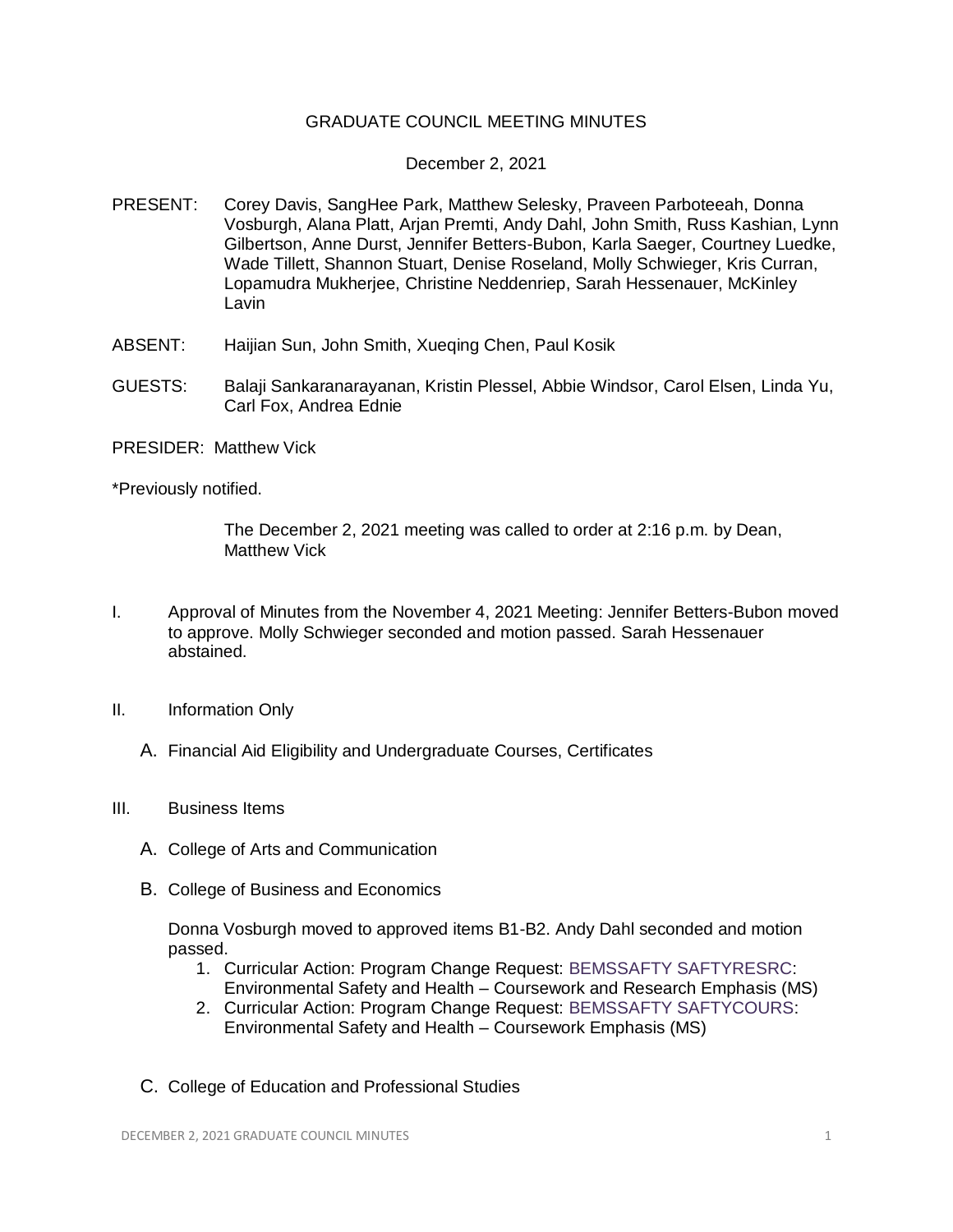Donna Vosburgh moved to approve item C1. Praveen Parboteeah seconded and motion passed.

1. Curricular Action: Program Change Request: [DYSLANGLD:](https://uww-next.courseleaf.com/courseleaf/courseleaf.cgi?page=/programadmin/565/index.html&step=showfullrecord) Dyslexia and Language Based Learning Disabilities Certificate

Corey Davis moved to approve item C2. Donna Vosburgh seconded and motion passed.

2. Curricular Action: New Program Proposal: [Applied Kinesiology](https://uww-next.courseleaf.com/courseleaf/courseleaf.cgi?page=/programadmin/585/index.html&step=showfullrecord)

Donna Vosburgh moved to approve item C3. Praveen Parboteeah seconded and motion passed.

- 3. Curricular Action: New Program Proposal: Masters of Science in Education [Early Childhood Education Policy](https://uww-next.courseleaf.com/courseleaf/courseleaf.cgi?page=/programadmin/586/index.html&step=showfullrecord)
- D. College of Letters and Sciences

Sarah Hessenauer moved to approve item D1. Donna Vosburgh seconded. After some discussion, Donna Vosburgh moved to table item D1. Praveen Parboteeah seconded and item D1 was tabled.

1. Curricular Action: Program Change Request: [LSMSWSOCWK:](https://uww-next.courseleaf.com/courseleaf/courseleaf.cgi?page=/programadmin/389/index.html&step=showfullrecord) Social Work (MSW)

Sarah Hessenauer moved to approve items D2 and D5. Molly Schwieger seconded and motion passed.

- 2. Curricular Action: Program Change Request: [SCHSWRKCRT:](https://uww-next.courseleaf.com/courseleaf/courseleaf.cgi?page=/programadmin/519/index.html&step=showfullrecord) School Social Work Graduate Certificate
- 5. Curricular Action: New Program Proposal: [Post MSW School Social Work](https://uww-next.courseleaf.com/courseleaf/courseleaf.cgi?page=/programadmin/579/index.html&step=showfullrecord)  **Certificate**

Sarah Hessenauer moved to approve item D3. Donna Vosburgh seconded and motion passed.

3. Curricular Action: Course Deactivation: [SOCWORK 512:](https://uww-next.courseleaf.com/courseleaf/courseleaf.cgi?page=/courseadmin/3536/index.html&step=showfullrecord) Human Behavior and the Social Environment II

 Sarah Hessenauer moved to approve item D4. Donna Vosburgh seconded and motion passed.

4. Curricular Action: Course Change Request: [SOCWORK 783:](https://uww-next.courseleaf.com/courseleaf/courseleaf.cgi?page=/courseadmin/4817/index.html&step=showfullrecord) Social Work Field **Experience** 

 Sarah Hessenauer moved to approve item D6. Donna Vosburgh seconded and motion passed.

6. Curricular Action: New Course Code Request: 109: [GERON](https://uww-next.courseleaf.com/courseleaf/courseleaf.cgi?page=/miscadmin/109/index.html&step=showfullrecord)

 Russ Kashian moved to approve items D7-D8. Praveen Parboteeah seconded and motion passed.

- 7. Curricular Action: Course Change Request: [PWP 571:](https://uww-next.courseleaf.com/courseleaf/courseleaf.cgi?page=/courseadmin/2360/index.html&step=showfullrecord) WRITING IN THE SCIENCES
- 8. Curricular Action: Course Change Request: [PWP 572:](https://uww-next.courseleaf.com/courseleaf/courseleaf.cgi?page=/courseadmin/2365/index.html&step=showfullrecord) TECHNICAL AND PROFESSIONAL WRITING